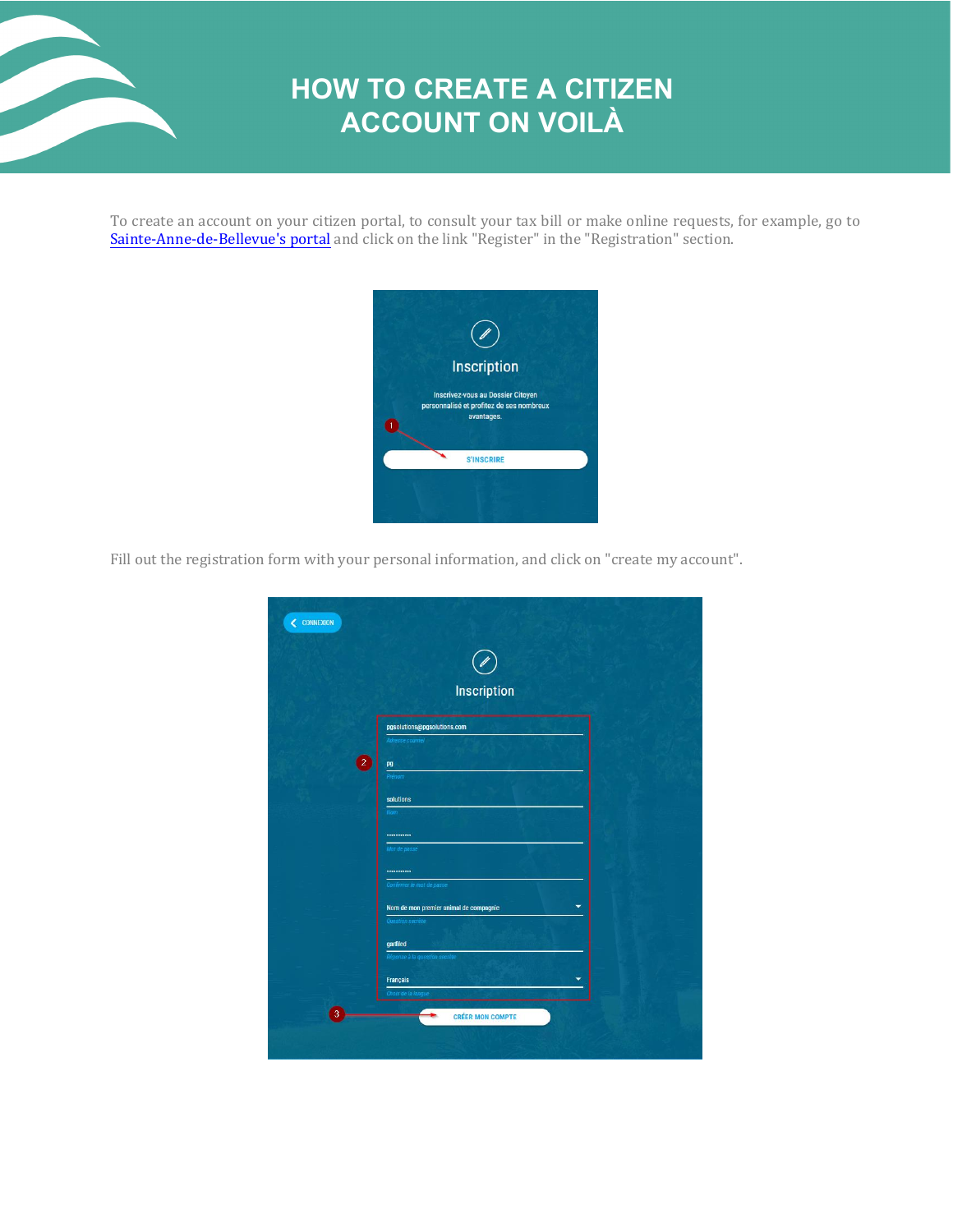And Voilà! You will automatically access your citizen profile an be able to consult city news, event calendar, your property information and more!